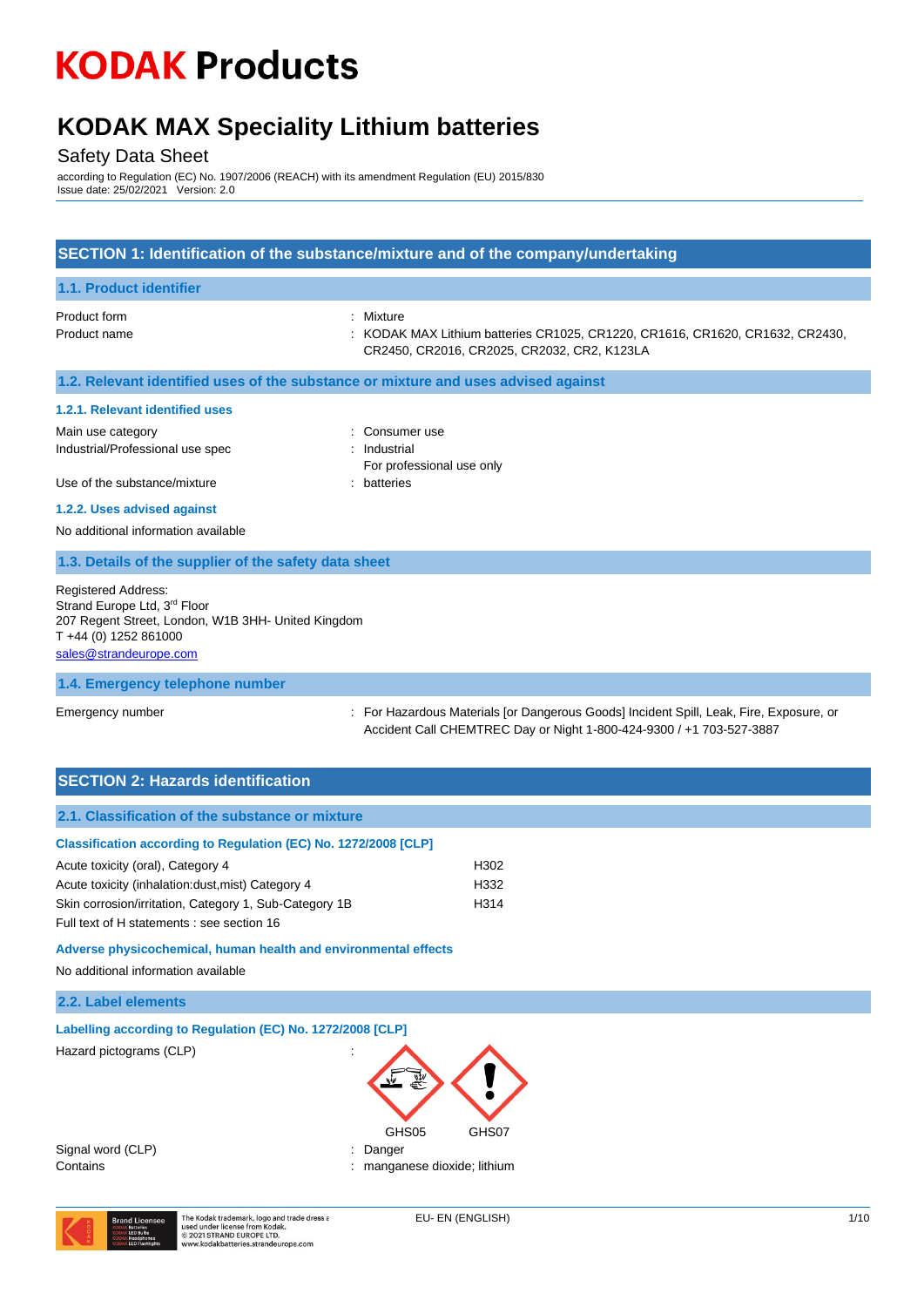# **KODAK MAX Speciality Lithium batteries**

Safety Data Sheet

according to Regulation (EC) No. 1907/2006 (REACH) with its amendment Regulation (EU) 2015/830

| Hazard statements (CLP)        | : H302+H332 - Harmful if swallowed or if inhaled.                                                       |  |  |
|--------------------------------|---------------------------------------------------------------------------------------------------------|--|--|
|                                | H314 - Causes severe skin burns and eye damage.                                                         |  |  |
| Precautionary statements (CLP) | : P260 - Do not breathe dust/fume/gas/mist/vapours/spray.                                               |  |  |
|                                | P264 - Wash hands, forearms and face thoroughly after handling.                                         |  |  |
|                                | P270 - Do not eat, drink or smoke when using this product.                                              |  |  |
|                                | P271 - Use only outdoors or in a well-ventilated area.                                                  |  |  |
|                                | P280 - Wear protective gloves/protective clothing/eye protection/face protection/hearing<br>protection. |  |  |
|                                | P301+P312 - IF SWALLOWED: Call a POISON CENTRE or doctor if you feel unwell.                            |  |  |

### **2.3. Other hazards**

No additional information available

### **SECTION 3: Composition/information on ingredients**

#### **3.1. Substances**

#### Not applicable

**3.2. Mixtures**

| <b>Name</b>                                                              | <b>Product identifier</b>                                                                               | $\frac{9}{6}$ | <b>Classification according to</b><br>Regulation (EC) No. 1272/2008<br>[CLP]     |
|--------------------------------------------------------------------------|---------------------------------------------------------------------------------------------------------|---------------|----------------------------------------------------------------------------------|
| manganese dioxide<br>substance with a Community workplace exposure limit | CAS-No.: 1313-13-9<br>EC-No.: 215-202-6<br>EC Index-No.: 025-001-00-3<br>REACH-no: 01-2119452801-<br>43 | $20 - 60$     | Acute Tox. 4 (Inhalation), H332<br>Acute Tox. 4 (Oral), H302                     |
| lithium                                                                  | CAS-No.: 7439-93-2<br>EC-No.: 231-102-5<br>EC Index-No.: 003-001-00-4                                   | $1 - 10$      | Water-react. 1, H260<br>Skin Corr. 1B, H314                                      |
| Perchloric acid, lithium salt                                            | CAS-No.: 7791-03-9                                                                                      | < 10          | Ox. Lig. 2, H272<br>Skin Irrit. 2, H315<br>Eye Irrit. 2, H319<br>STOT SE 3, H335 |

#### Full text of H-statements: see section 16

| <b>SECTION 4: First aid measures</b>   |                                                                                                                                                                                 |
|----------------------------------------|---------------------------------------------------------------------------------------------------------------------------------------------------------------------------------|
| 4.1. Description of first aid measures |                                                                                                                                                                                 |
| First-aid measures general             | : Never give anything by mouth to an unconscious person. If you feel unwell, seek medical<br>advice (show the label where possible).                                            |
| First-aid measures after inhalation    | : Remove person to fresh air and keep comfortable for breathing. Call a POISON<br>CENTER/doctor if you feel unwell. Immediately call a POISON CENTRE or<br>doctor/physician.    |
| First-aid measures after skin contact  | : Take off immediately all contaminated clothing. Rinse skin with water/shower. Immediately<br>call a POISON CENTRE or doctor/physician.                                        |
| First-aid measures after eye contact   | : Rinse cautiously with water for several minutes. Remove contact lenses, if present and easy<br>to do. Continue rinsing. Immediately call a POISON CENTRE or doctor/physician. |
| First-aid measures after ingestion     | : Rinse mouth. Do NOT induce vomiting. Call a POISON CENTER/doctor if you feel unwell.<br>Immediately call a POISON CENTRE or doctor/physician.                                 |

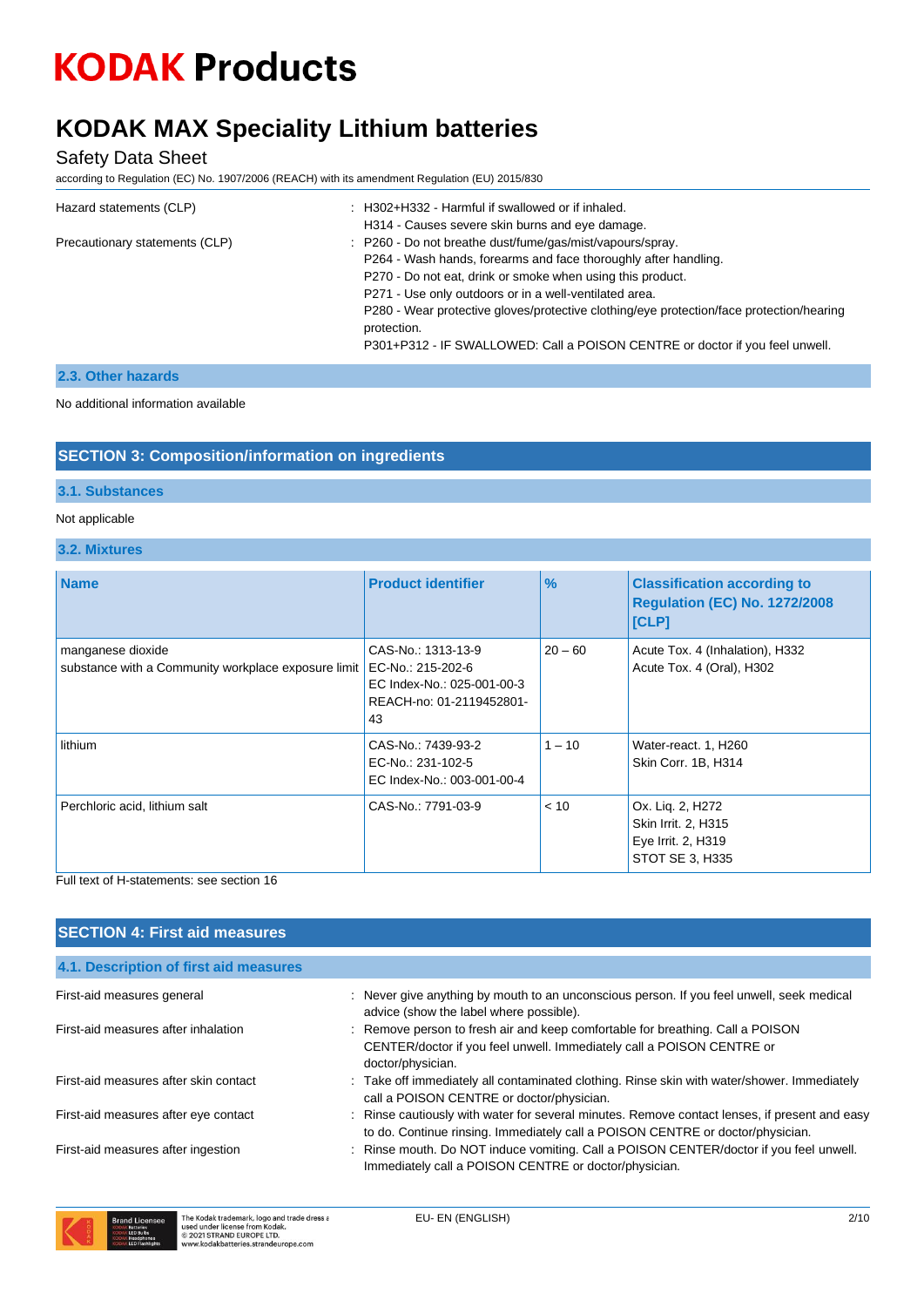# **KODAK MAX Speciality Lithium batteries**

Safety Data Sheet

according to Regulation (EC) No. 1907/2006 (REACH) with its amendment Regulation (EU) 2015/830

| 4.2. Most important symptoms and effects, both acute and delayed |                                                                                                                                                                 |  |  |  |
|------------------------------------------------------------------|-----------------------------------------------------------------------------------------------------------------------------------------------------------------|--|--|--|
| Symptoms/effects                                                 | : This product is not expected to cause a hazard however if the casing splits then the<br>contents may cause a hazard. Causes severe skin burns and eye damage. |  |  |  |
| Symptoms/effects after inhalation                                | : Danger of serious damage to health by prolonged exposure through inhalation. Harmful if<br>inhaled.                                                           |  |  |  |
| Symptoms/effects after skin contact                              | : Causes severe burns.                                                                                                                                          |  |  |  |
| Symptoms/effects after eye contact                               | : Causes serious eye damage.                                                                                                                                    |  |  |  |
| Symptoms/effects after ingestion                                 | : Swallowing a small quantity of this material will result in serious health hazard.                                                                            |  |  |  |

**4.3. Indication of any immediate medical attention and special treatment needed**

Treat symptomatically.

| <b>SECTION 5: Firefighting measures</b>                                                                                                                                                                                                                              |  |  |  |
|----------------------------------------------------------------------------------------------------------------------------------------------------------------------------------------------------------------------------------------------------------------------|--|--|--|
|                                                                                                                                                                                                                                                                      |  |  |  |
| : Dry powder. Carbon dioxide.<br>: Do not use a heavy water stream.                                                                                                                                                                                                  |  |  |  |
| 5.2. Special hazards arising from the substance or mixture                                                                                                                                                                                                           |  |  |  |
| : Heating may cause a fire or explosion.<br>: Heating may cause a fire or explosion.<br>: Under fire conditions closed containers may rupture or explode.<br>: oxides of lithium. Carbon oxides. oxides of manganese.                                                |  |  |  |
|                                                                                                                                                                                                                                                                      |  |  |  |
| : Use water spray or fog for cooling exposed containers. Exercise caution when fighting any<br>chemical fire. Avoid fire-fighting water entering the environment.<br>: Do not enter fire area without proper protective equipment, including respiratory protection. |  |  |  |
|                                                                                                                                                                                                                                                                      |  |  |  |

| <b>SECTION 6: Accidental release measures</b> |                                                                          |  |
|-----------------------------------------------|--------------------------------------------------------------------------|--|
|                                               | 6.1. Personal precautions, protective equipment and emergency procedures |  |
| General measures                              | : Evacuate unnecessary personnel.                                        |  |
| 6.1.1. For non-emergency personnel            |                                                                          |  |
| Emergency procedures                          | : Evacuate unnecessary personnel.                                        |  |
| 6.1.2. For emergency responders               |                                                                          |  |
| Protective equipment                          | : Equip cleanup crew with proper protection.                             |  |
| Emergency procedures                          | : Ventilate area.                                                        |  |
| <b>6.2. Environmental precautions</b>         |                                                                          |  |

Prevent entry to sewers and public waters. Notify authorities if liquid enters sewers or public waters.

| 6.3. Methods and material for containment and cleaning up |                                                                                                                       |  |  |
|-----------------------------------------------------------|-----------------------------------------------------------------------------------------------------------------------|--|--|
| Methods for cleaning up                                   | : On land, sweep or shovel into suitable containers. Minimise generation of dust. Store away<br>from other materials. |  |  |
| 6.4. Reference to other sections                          |                                                                                                                       |  |  |

See Heading 8. Exposure controls and personal protection.

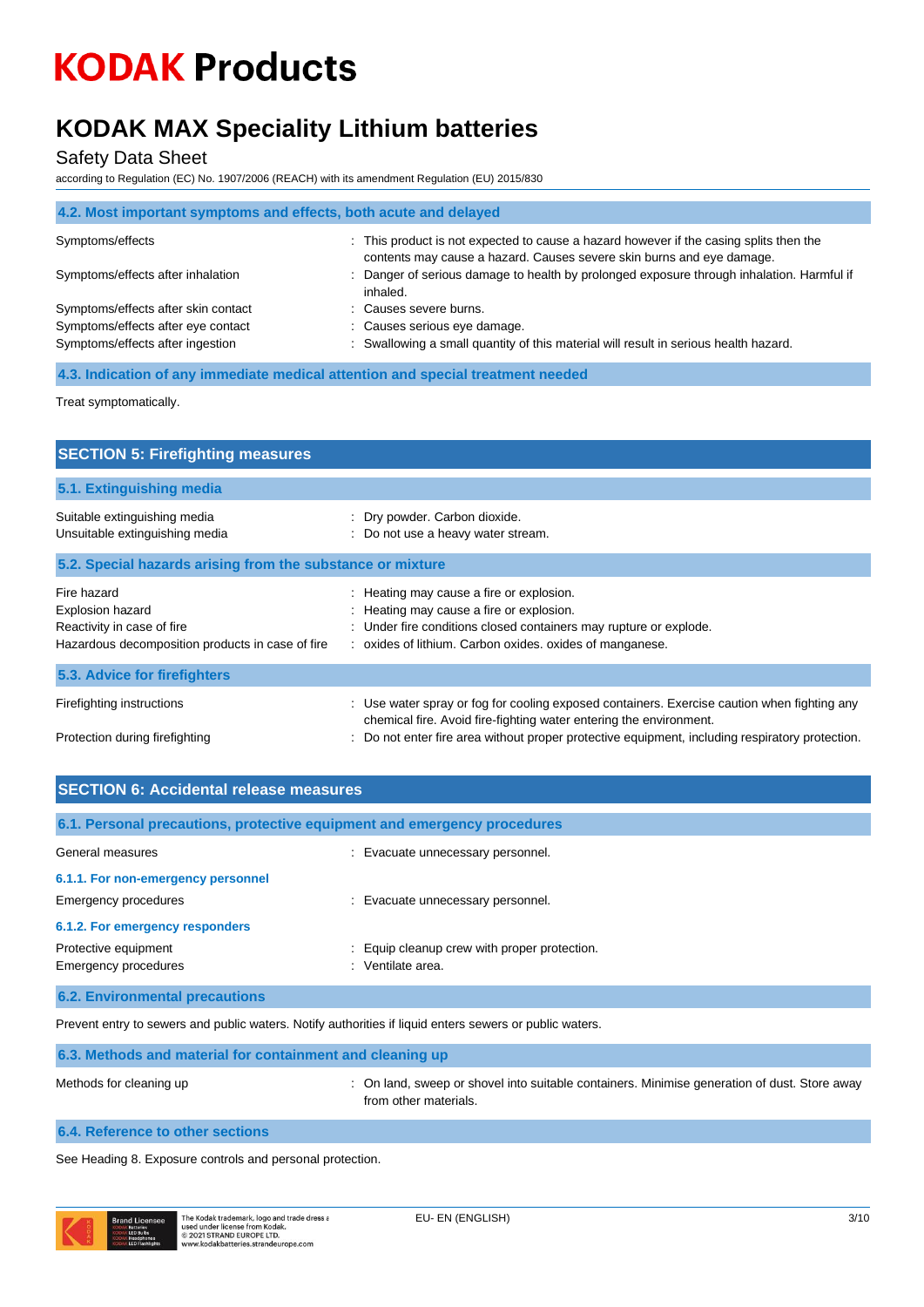## **KODAK MAX Speciality Lithium batteries**

#### Safety Data Sheet

according to Regulation (EC) No. 1907/2006 (REACH) with its amendment Regulation (EU) 2015/830

| <b>SECTION 7: Handling and storage</b>                                                             |                                                                                                                                                                                                                                                                                                                                                                                                                                                                                                                          |
|----------------------------------------------------------------------------------------------------|--------------------------------------------------------------------------------------------------------------------------------------------------------------------------------------------------------------------------------------------------------------------------------------------------------------------------------------------------------------------------------------------------------------------------------------------------------------------------------------------------------------------------|
| 7.1. Precautions for safe handling                                                                 |                                                                                                                                                                                                                                                                                                                                                                                                                                                                                                                          |
| Precautions for safe handling<br>Hygiene measures                                                  | : Wash hands and other exposed areas with mild soap and water before eating, drinking or<br>smoking and when leaving work. Provide good ventilation in process area to prevent<br>formation of vapour. Use only outdoors or in a well-ventilated area. Avoid breathing<br>dust/fume/gas/mist/vapours/spray. Do not breathe dust/fume/gas/mist/vapours/spray.<br>Do not eat, drink or smoke when using this product. Wash hands, forearms and face<br>thoroughly after handling. Wash contaminated clothing before reuse. |
| 7.2. Conditions for safe storage, including any incompatibilities                                  |                                                                                                                                                                                                                                                                                                                                                                                                                                                                                                                          |
| <b>Technical measures</b><br>Storage conditions<br>Incompatible products<br>Incompatible materials | : Comply with applicable regulations.<br>: Keep only in the original container in a cool, well ventilated place away from : Keep<br>container closed when not in use.<br>: Strong bases. Strong acids.<br>: Sources of ignition. Direct sunlight.                                                                                                                                                                                                                                                                        |
| 7.3. Specific end use(s)                                                                           |                                                                                                                                                                                                                                                                                                                                                                                                                                                                                                                          |

No additional information available

### **SECTION 8: Exposure controls/personal protection**

#### **8.1. Control parameters**

**8.1.1. National occupational exposure and biological limit values**

No additional information available

#### **8.1.2. Recommended monitoring procedures**

No additional information available

#### **8.1.3. Air contaminants formed**

No additional information available

#### **8.1.4. DNEL and PNEC**

No additional information available

#### **8.1.5. Control banding**

No additional information available

**8.2. Exposure controls**

#### **8.2.1. Appropriate engineering controls**

No additional information available

#### **8.2.2. Personal protection equipment**

#### **Personal protective equipment:** Avoid all unnecessary exposure.





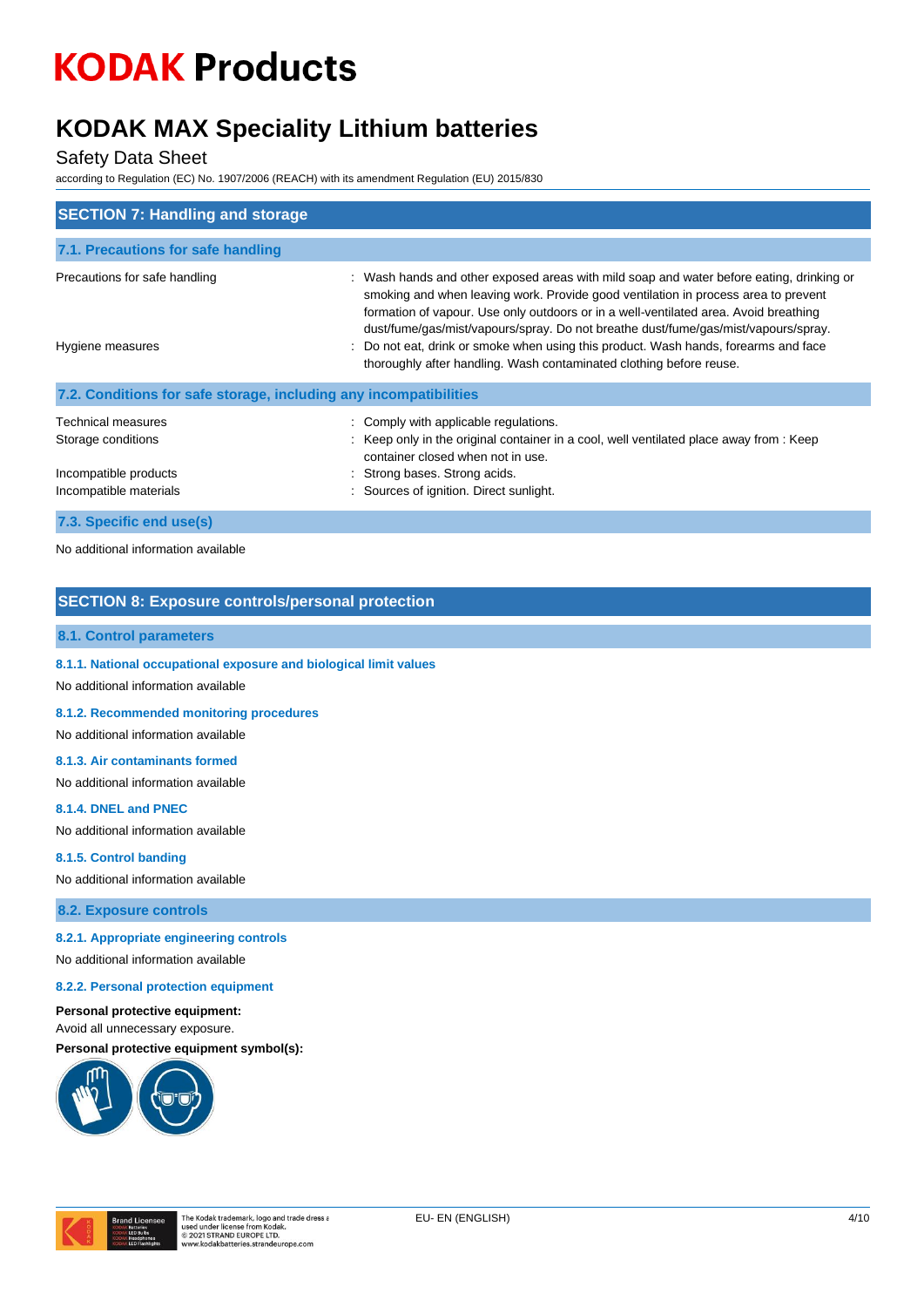## **KODAK MAX Speciality Lithium batteries**

### Safety Data Sheet

according to Regulation (EC) No. 1907/2006 (REACH) with its amendment Regulation (EU) 2015/830

#### **8.2.2.1. Eye and face protection**

#### **Eye protection:**

Chemical goggles or face shield

| <b>Eye protection</b> |                             |                        |                 |  |
|-----------------------|-----------------------------|------------------------|-----------------|--|
| <b>Type</b>           | <b>Field of application</b> | <b>Characteristics</b> | <b>Standard</b> |  |
| Safety goggles        |                             | clear                  | <b>EN 166</b>   |  |

#### **8.2.2.2. Skin protection**

#### **Skin and body protection:**

Wear suitable protective clothing

#### **Hand protection:**

Wear protective gloves.

| <b>Hand protection</b> |                         |                   |                       |                    |                   |
|------------------------|-------------------------|-------------------|-----------------------|--------------------|-------------------|
| <b>Type</b>            | <b>Material</b>         | <b>Permeation</b> | <b>Thickness (mm)</b> | <b>Penetration</b> | <b>Standard</b>   |
| Disposable gloves      | Polyvinylchloride (PVC) |                   |                       |                    | <b>EN ISO 374</b> |

#### **8.2.2.3. Respiratory protection**

#### **Respiratory protection:**

Wear appropriate mask

#### **8.2.2.4. Thermal hazards**

No additional information available

#### **8.2.3. Environmental exposure controls**

#### **Other information:**

Do not eat, drink or smoke during use.

### **SECTION 9: Physical and chemical properties**

| 9.1. Information on basic physical and chemical properties |                   |
|------------------------------------------------------------|-------------------|
| Physical state                                             | Solid             |
|                                                            | Colourless.       |
| Colour                                                     |                   |
| Odour                                                      | Odourless.        |
| Odour threshold                                            | No data available |
| рH                                                         | No data available |
| Relative evaporation rate (butylacetate=1)                 | No data available |
| Melting point                                              | No data available |
| Freezing point                                             | No data available |
| Boiling point                                              | No data available |
| Flash point                                                | No data available |
| Auto-ignition temperature                                  | No data available |
| Decomposition temperature                                  | No data available |
| Flammability (solid, gas)                                  | Non flammable.    |
| Vapour pressure                                            | No data available |
| Relative vapour density at 20 °C                           | No data available |
| Relative density                                           | No data available |
| Solubility                                                 | No data available |
| Partition coefficient n-octanol/water (Log Pow)            | No data available |
| Viscosity, kinematic                                       | No data available |

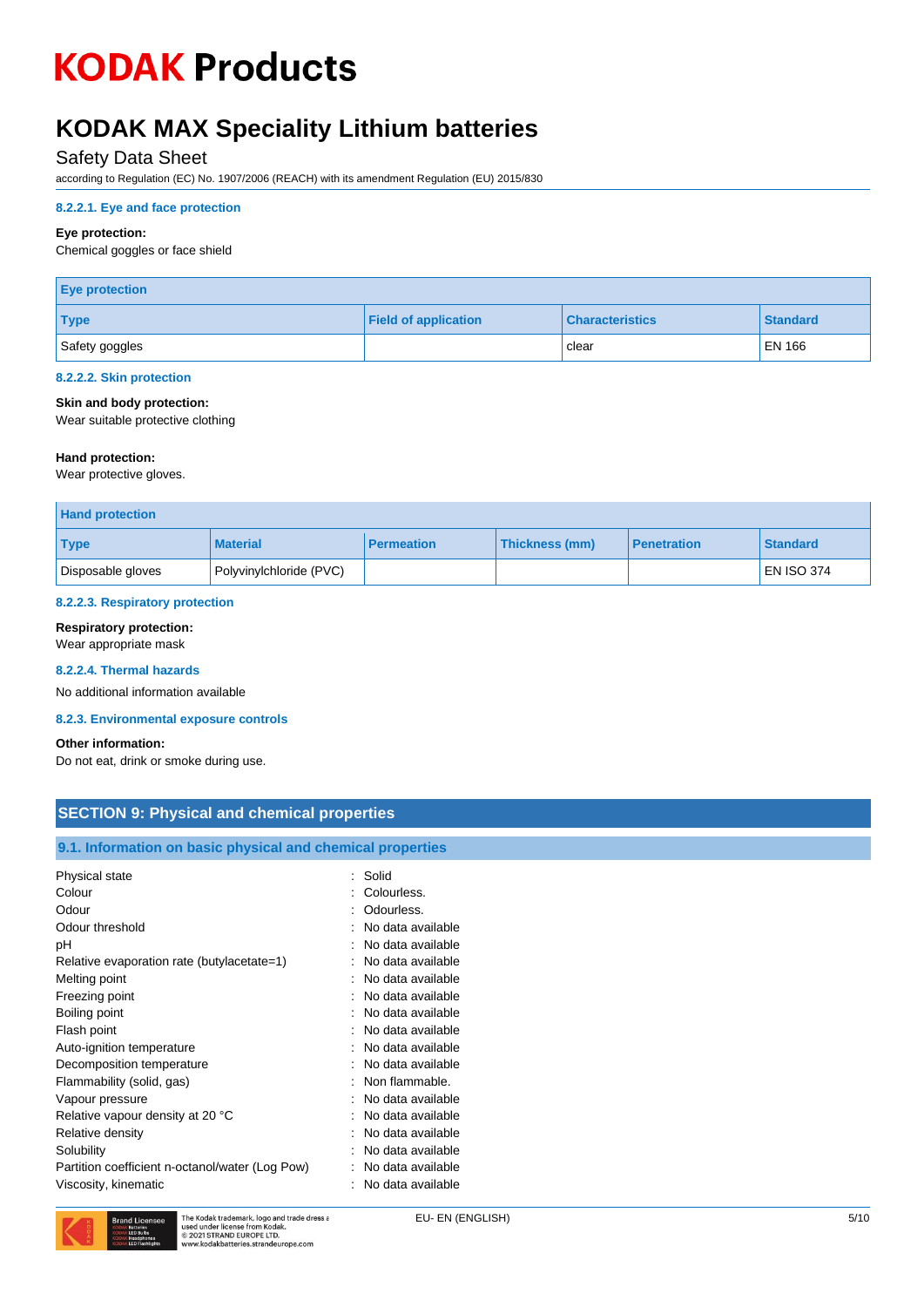## **KODAK MAX Speciality Lithium batteries**

Safety Data Sheet

according to Regulation (EC) No. 1907/2006 (REACH) with its amendment Regulation (EU) 2015/830

| Viscosity, dynamic   | : No data available |
|----------------------|---------------------|
| Explosive properties | : No data available |
| Oxidising properties | : No data available |
| Explosive limits     | : No data available |
|                      |                     |

#### **9.2. Other information**

No additional information available

### **SECTION 10: Stability and reactivity**

#### **10.1. Reactivity**

Thermal decomposition generates : Corrosive vapours.

**10.2. Chemical stability**

Stable under normal conditions.

**10.3. Possibility of hazardous reactions**

No dangerous reactions known under normal conditions of use.

**10.4. Conditions to avoid**

Direct sunlight. Extremely high or low temperatures.

**10.5. Incompatible materials**

No additional information available

**10.6. Hazardous decomposition products**

Fume. Carbon monoxide. Carbon dioxide. Thermal decomposition generates : Corrosive vapours.

### **SECTION 11: Toxicological information**

| 11.1. Information on toxicological effects                                                                                                          |                                                                                                                                                                              |
|-----------------------------------------------------------------------------------------------------------------------------------------------------|------------------------------------------------------------------------------------------------------------------------------------------------------------------------------|
| Acute toxicity (oral)<br>Acute toxicity (dermal)<br>Acute toxicity (inhalation)                                                                     | $\therefore$ Harmful if swallowed.<br>Not classified<br>Harmful if inhaled.                                                                                                  |
| <b>CR2, K123LA</b>                                                                                                                                  | KODAK MAX Lithium batteries CR1025, CR1220, CR1616, CR1620, CR1632, CR2430, CR2450, CR2016, CR2025, CR2032,                                                                  |
| ATE CLP (oral)                                                                                                                                      | 1250 mg/kg bodyweight                                                                                                                                                        |
| ATE CLP (dust, mist)                                                                                                                                | 3.75 mg/l/4h                                                                                                                                                                 |
| manganese dioxide (1313-13-9)                                                                                                                       |                                                                                                                                                                              |
| LD50 oral                                                                                                                                           | > 2197 mg/kg bodyweight                                                                                                                                                      |
| LD50 dermal                                                                                                                                         | 2000 mg/kg bodyweight                                                                                                                                                        |
| LC50 Inhalation - Rat (Dust/Mist)                                                                                                                   | $> 1500$ mg/l                                                                                                                                                                |
| Skin corrosion/irritation<br>Serious eye damage/irritation<br>Respiratory or skin sensitisation<br>Additional information<br>Germ cell mutagenicity | : Causes severe skin burns.<br>: Assumed to cause serious eye damage<br>Not classified<br>Based on available data, the classification criteria are not met<br>Not classified |

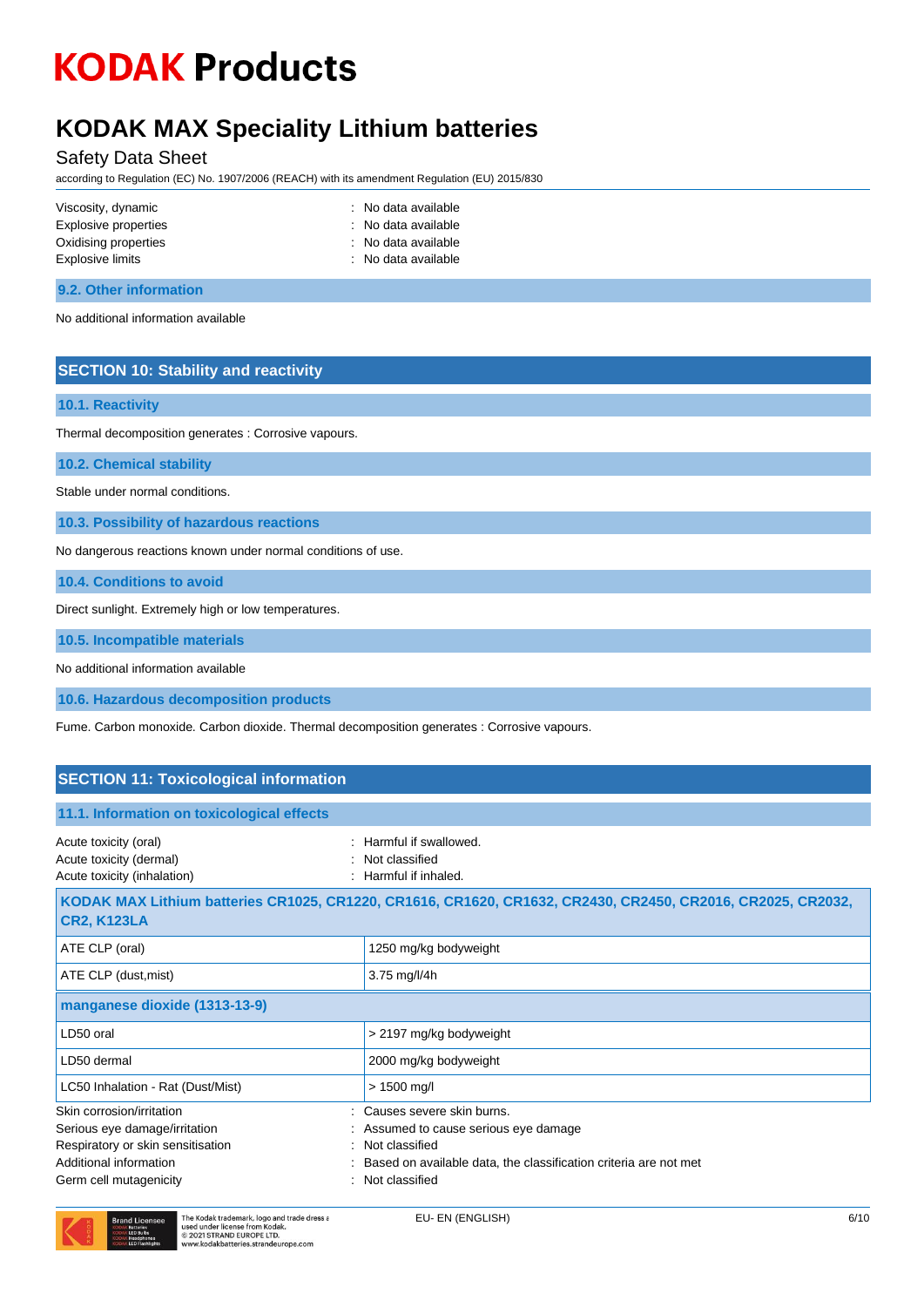## **KODAK MAX Speciality Lithium batteries**

Safety Data Sheet

symptoms

according to Regulation (EC) No. 1907/2006 (REACH) with its amendment Regulation (EU) 2015/830

| Additional information<br>Carcinogenicity<br>Additional information<br>Reproductive toxicity<br>Additional information<br>STOT-single exposure<br>Additional information | : Based on available data, the classification criteria are not met<br>: Not classified<br>: Based on available data, the classification criteria are not met<br>: Not classified<br>: Based on available data, the classification criteria are not met<br>: Not classified<br>: Based on available data, the classification criteria are not met |
|--------------------------------------------------------------------------------------------------------------------------------------------------------------------------|--------------------------------------------------------------------------------------------------------------------------------------------------------------------------------------------------------------------------------------------------------------------------------------------------------------------------------------------------|
| Perchloric acid, lithium salt (7791-03-9)                                                                                                                                |                                                                                                                                                                                                                                                                                                                                                  |
| STOT-single exposure                                                                                                                                                     | May cause respiratory irritation.                                                                                                                                                                                                                                                                                                                |
| STOT-repeated exposure<br>Additional information                                                                                                                         | : Not classified<br>: Based on available data, the classification criteria are not met                                                                                                                                                                                                                                                           |
| Aspiration hazard<br>Additional information                                                                                                                              | : Not classified<br>: Based on available data, the classification criteria are not met                                                                                                                                                                                                                                                           |
| Potential adverse human health effects and                                                                                                                               | : Harmful if swallowed, Harmful if inhaled.                                                                                                                                                                                                                                                                                                      |

### **SECTION 12: Ecological information**

| 12.1. Toxicity                                                                                                              |                                                                                                             |  |
|-----------------------------------------------------------------------------------------------------------------------------|-------------------------------------------------------------------------------------------------------------|--|
| Hazardous to the aquatic environment, short-term<br>(acute)<br>Hazardous to the aquatic environment, long-term<br>(chronic) | : Not classified<br>: Not classified                                                                        |  |
|                                                                                                                             |                                                                                                             |  |
| manganese dioxide (1313-13-9)                                                                                               |                                                                                                             |  |
| LC50 - Fish [1]                                                                                                             | $100$ mg/l                                                                                                  |  |
| EC50 - Other aquatic organisms [1]                                                                                          | 100 mg/l waterflea                                                                                          |  |
| lithium (7439-93-2)                                                                                                         |                                                                                                             |  |
| LC50 - Fish [1]                                                                                                             | 109 mg/l Test organisms (species): Danio rerio (previous name: Brachydanio rerio)                           |  |
| LC50 - Fish [2]                                                                                                             | 18 mg/l Test organisms (species): Danio rerio (previous name: Brachydanio rerio)                            |  |
| LOEC (chronic)                                                                                                              | 2.53 mg/l Test organisms (species): Daphnia magna Duration: '21 d'                                          |  |
| NOEC (chronic)                                                                                                              | 1.7 mg/l Test organisms (species): Daphnia magna Duration: '21 d'                                           |  |
| 12.2. Persistence and degradability                                                                                         |                                                                                                             |  |
| <b>CR2, K123LA</b>                                                                                                          | KODAK MAX Lithium batteries CR1025, CR1220, CR1616, CR1620, CR1632, CR2430, CR2450, CR2016, CR2025, CR2032, |  |
| Persistence and degradability                                                                                               | Not established.                                                                                            |  |
| 12.3. Bioaccumulative potential                                                                                             |                                                                                                             |  |
| <b>CR2, K123LA</b>                                                                                                          | KODAK MAX Lithium batteries CR1025, CR1220, CR1616, CR1620, CR1632, CR2430, CR2450, CR2016, CR2025, CR2032, |  |
| Bioaccumulative potential                                                                                                   | Not established.                                                                                            |  |
| 12.4. Mobility in soil                                                                                                      |                                                                                                             |  |

No additional information available

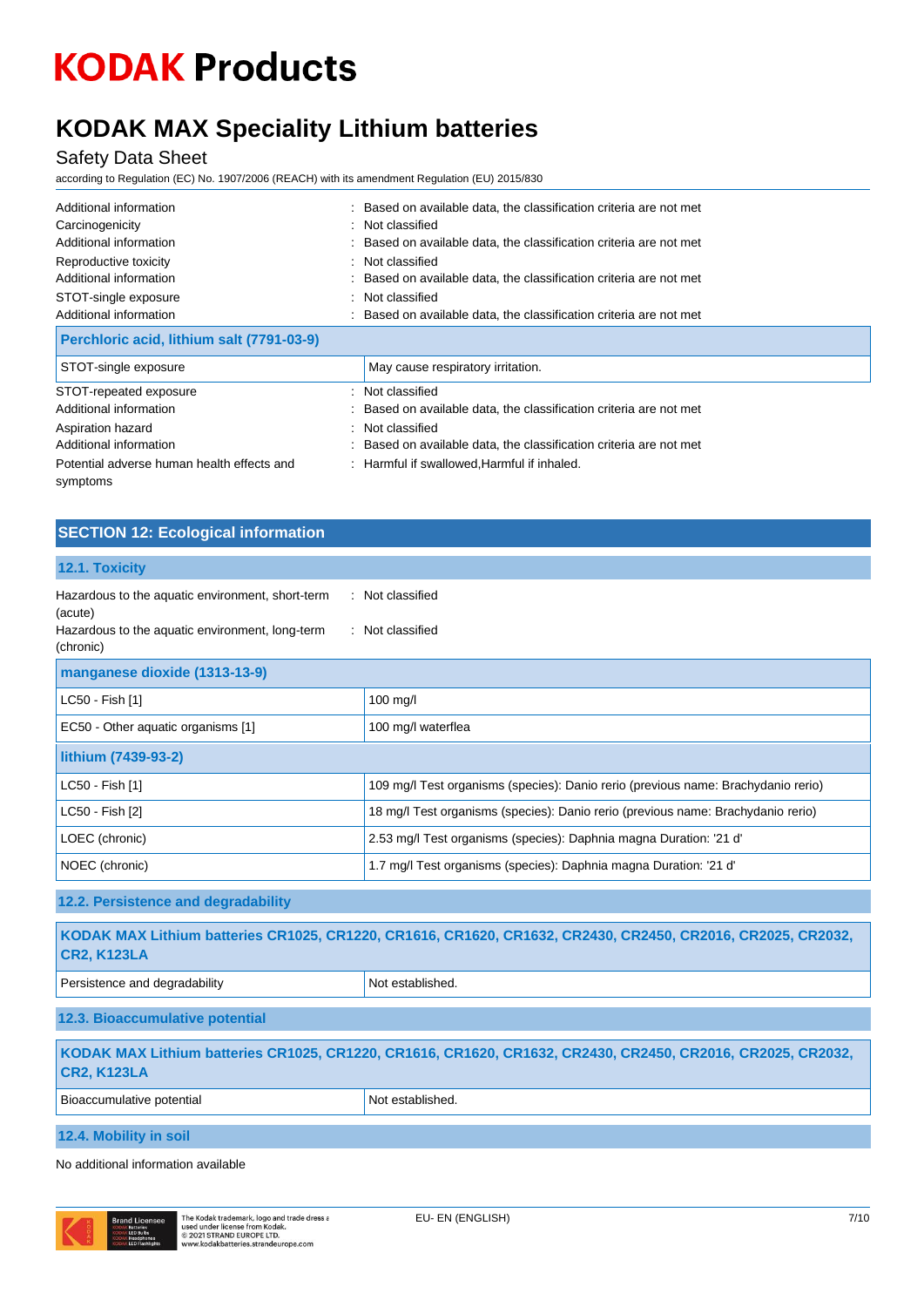## **KODAK MAX Speciality Lithium batteries**

Safety Data Sheet

according to Regulation (EC) No. 1907/2006 (REACH) with its amendment Regulation (EU) 2015/830

| 12.5. Results of PBT and vPvB assessment   |                                     |
|--------------------------------------------|-------------------------------------|
| No additional information available        |                                     |
| 12.6. Other adverse effects                |                                     |
| Additional information                     | : Avoid release to the environment. |
|                                            |                                     |
| <b>SECTION 13: Disposal considerations</b> |                                     |

|--|

Product/Packaging disposal recommendations : Dispose in a safe manner in accordance with local/national regulations. Dispose of contents/container to hazardous or special waste collection point, in accordance with local, regional, national and/or international regulation.

Ecology - waste materials **Ecology** - waste materials **interval** and  $\overline{a}$  and  $\overline{b}$  and  $\overline{c}$  and  $\overline{d}$  are  $\overline{c}$  and  $\overline{a}$  are  $\overline{a}$  and  $\overline{a}$  are  $\overline{a}$  are  $\overline{a}$  and  $\overline{a}$  are  $\overline{a}$  a

### **SECTION 14: Transport information**

#### In accordance with ADR / IMDG / IATA / ADN / RID

| <b>ADR</b>                                  | <b>IMDG</b>                                                  | <b>IATA</b>                            | <b>ADN</b>                               | <b>RID</b>                               |
|---------------------------------------------|--------------------------------------------------------------|----------------------------------------|------------------------------------------|------------------------------------------|
| 14.1. UN number                             |                                                              |                                        |                                          |                                          |
| <b>UN 3090</b>                              | <b>UN 3090</b>                                               | <b>UN 3090</b>                         | <b>UN 3090</b>                           | <b>UN 3090</b>                           |
| 14.2. UN proper shipping name               |                                                              |                                        |                                          |                                          |
| LITHIUM METAL<br><b>BATTERIES</b>           | <b>LITHIUM METAL</b><br><b>BATTERIES</b>                     | Lithium metal batteries                | <b>LITHIUM METAL</b><br><b>BATTERIES</b> | <b>LITHIUM METAL</b><br><b>BATTERIES</b> |
| <b>Transport document description (ADR)</b> |                                                              |                                        |                                          |                                          |
| UN 3090 LITHIUM METAL<br>BATTERIES, 9A, (E) | UN 3090 LITHIUM METAL<br>BATTERIES, 9                        | UN 3090 Lithium metal<br>batteries, 9A | UN 3090 LITHIUM METAL<br>BATTERIES, 9A   | UN 3090 LITHIUM METAL<br>BATTERIES, 9A   |
| 14.3. Transport hazard class(es)            |                                                              |                                        |                                          |                                          |
| <b>9A</b>                                   | 9                                                            | <b>9A</b>                              | <b>9A</b>                                | <b>9A</b>                                |
|                                             |                                                              |                                        |                                          |                                          |
| 14.4. Packing group                         |                                                              |                                        |                                          |                                          |
| Not applicable                              | Not applicable                                               | Not applicable                         | Not applicable                           | Not applicable                           |
| <b>14.5. Environmental hazards</b>          |                                                              |                                        |                                          |                                          |
| Dangerous for the<br>environment: No        | Dangerous for the<br>environment: No<br>Marine pollutant: No | Dangerous for the<br>environment: No   | Dangerous for the<br>environment: No     | Dangerous for the<br>environment: No     |
| No supplementary information available      |                                                              |                                        |                                          |                                          |
| 14.6. Special precautions for user          |                                                              |                                        |                                          |                                          |

#### **Overland transport**

Classification code (ADR) : M4

Special provisions (ADR) : 188, 230, 310, 376, 377, 387, 636

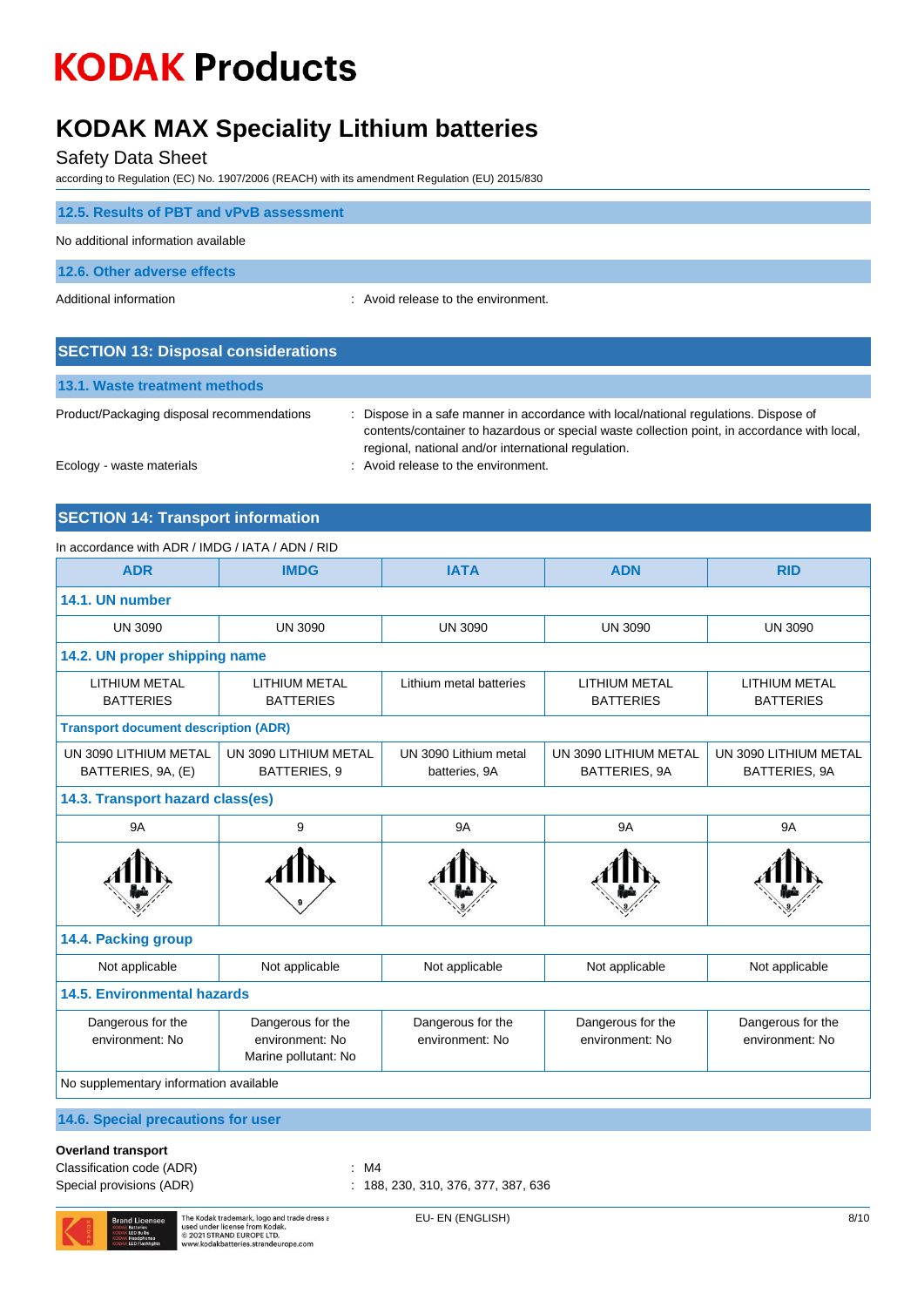## **KODAK MAX Speciality Lithium batteries**

Safety Data Sheet

according to Regulation (EC) No. 1907/2006 (REACH) with its amendment Regulation (EU) 2015/830

| Limited quantities (ADR)<br>Excepted quantities (ADR)<br>Packing instructions (ADR)<br>Transport category (ADR)<br>Tunnel restriction code (ADR)<br>EAC code                                                                                                                                                         | $\therefore$ 0<br>$\pm 50$<br>: P903, P908, P909, P910, LP903, LP904<br>$\therefore$ 2<br>$\therefore$ E<br>$\therefore$ 4W                                                                                                                                                                                                                                                                                                                                                          |
|----------------------------------------------------------------------------------------------------------------------------------------------------------------------------------------------------------------------------------------------------------------------------------------------------------------------|--------------------------------------------------------------------------------------------------------------------------------------------------------------------------------------------------------------------------------------------------------------------------------------------------------------------------------------------------------------------------------------------------------------------------------------------------------------------------------------|
| <b>Transport by sea</b><br>Special provisions (IMDG)<br>Limited quantities (IMDG)<br>Excepted quantities (IMDG)<br>Packing instructions (IMDG)<br>EmS-No. (Fire)<br>EmS-No. (Spillage)<br>Stowage category (IMDG)<br>Stowage and handling (IMDG)<br>Properties and observations (IMDG)                               | : 188, 230, 310, 376, 377, 384, 387<br>$\therefore$ 0<br>$\pm 50$<br>: P903, P908, P909, P910, P911, LP903, LP904, LP905, LP906<br>: F-A<br>$: S-I$<br>: A<br>: SW19<br>: Electrical batteries containing lithium encased in a rigid metallic body. Lithium batteries may<br>also be shipped in, or packed with, equipment. Electrical lithium batteries may cause fire<br>due to an explosive rupture of the body caused by improper construction or reaction with<br>contaminants. |
| Air transport<br>PCA Excepted quantities (IATA)<br>PCA Limited quantities (IATA)<br>PCA limited quantity max net quantity (IATA)<br>PCA packing instructions (IATA)<br>PCA max net quantity (IATA)<br>CAO packing instructions (IATA)<br>CAO max net quantity (IATA)<br>Special provisions (IATA)<br>ERG code (IATA) | $\therefore$ EO<br>: Forbidden<br>: Forbidden<br>: Forbidden<br>: Forbidden<br>: See 968<br>: See 968<br>$:$ A88, A99, A154, A164, A183, A201, A206, A213, A334, A802<br>: 12FZ                                                                                                                                                                                                                                                                                                      |
| Inland waterway transport<br>Classification code (ADN)<br>Special provisions (ADN)<br>Limited quantities (ADN)<br>Excepted quantities (ADN)<br>Equipment required (ADN)<br>Number of blue cones/lights (ADN)                                                                                                         | : M4<br>: 188, 230, 310, 376, 377, 387, 636<br>$\therefore$ 0<br>$\pm 50$<br>$\therefore$ PP<br>$\therefore$ 0                                                                                                                                                                                                                                                                                                                                                                       |
| Rail transport<br>Classification code (RID)<br>Special provisions (RID)<br>Limited quantities (RID)<br>Excepted quantities (RID)<br>Packing instructions (RID)<br>Transport category (RID)<br>Colis express (express parcels) (RID)<br>Hazard identification number (RID)                                            | : M4<br>: 188, 230, 310, _376, 377, 387, 636<br>$\colon 0$<br>$\therefore$ EO<br>: P903, 908, 909, P910, P911, LP903, LP904, LP905, LP906<br>$\therefore$ 2<br>: CE2<br>$\cdot$ 90                                                                                                                                                                                                                                                                                                   |

**14.7. Transport in bulk according to Annex II of Marpol and the IBC Code**

Not applicable